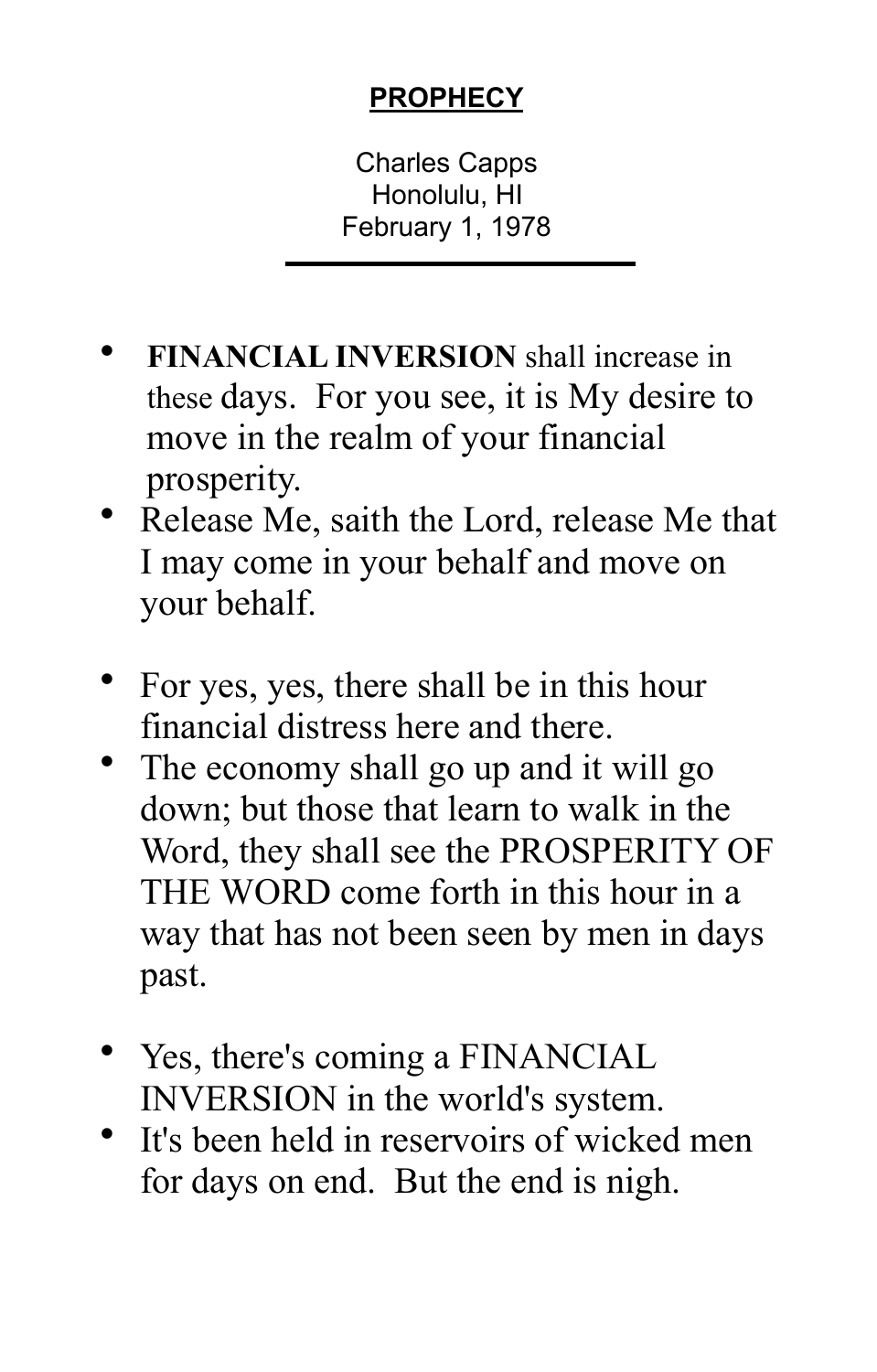- Those reservoirs shall be tapped and shall be drained into the gospel of Jesus Christ. It shall be done, saith the Lord.
- It shall be done IN THE TIME ALLOTTED and so shall it be that the Word of the Lord shall come to pass that the wealth of the sinner is laid up for the just.
- Predominantly in two ways shall it be done in this hour.
- Those that have hoarded up and stored because of the inspiration of the evil one and held the money from the gospel shall be converted and drawn into the kingdom and then shall it release that reservoir into the kingdom.
- But many, many will not. They'll not heed the voice of the Word of God.
- They'll turn aside to this and they'll turn to that and they'll walk in their own ways, but there ways will not work in this hour.
- It'll dwindle and it'll slip away as though it were in bags with holes in them.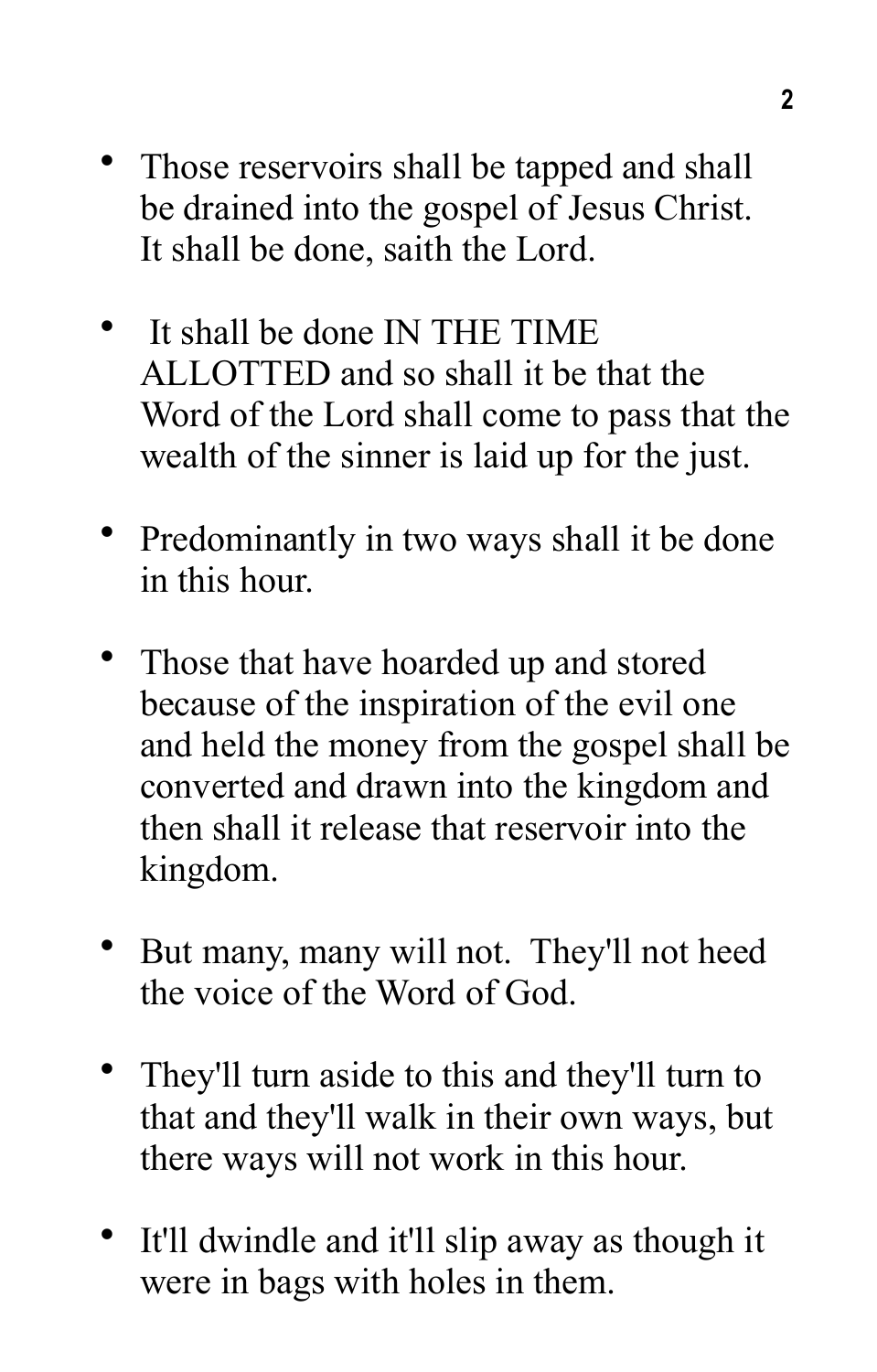- It'll go here and it'll go there and they'll wonder why it's not working now.
- "It worked in days past," they'll say.
- But it shall be, saith the Lord, that THE WORD OF THE LORD SHALL RISE WITHIN MEN -- men of God of low esteem in the financial world -- that shall claim the Word of God to be their very own and walk in the light of it as it has been set forth in the Word and give.
- They'll begin to give small at first because that's all they have, but then it will increase, and THROUGH THE HUNDREDFOLD RETURN SHALL THE RESERVOIRS BE LOST FROM THE WICKED AND TURNED TO THE GOSPEL.
- For it shall be, it shall be in this hour that you will see things that you've never dreamed come to pass.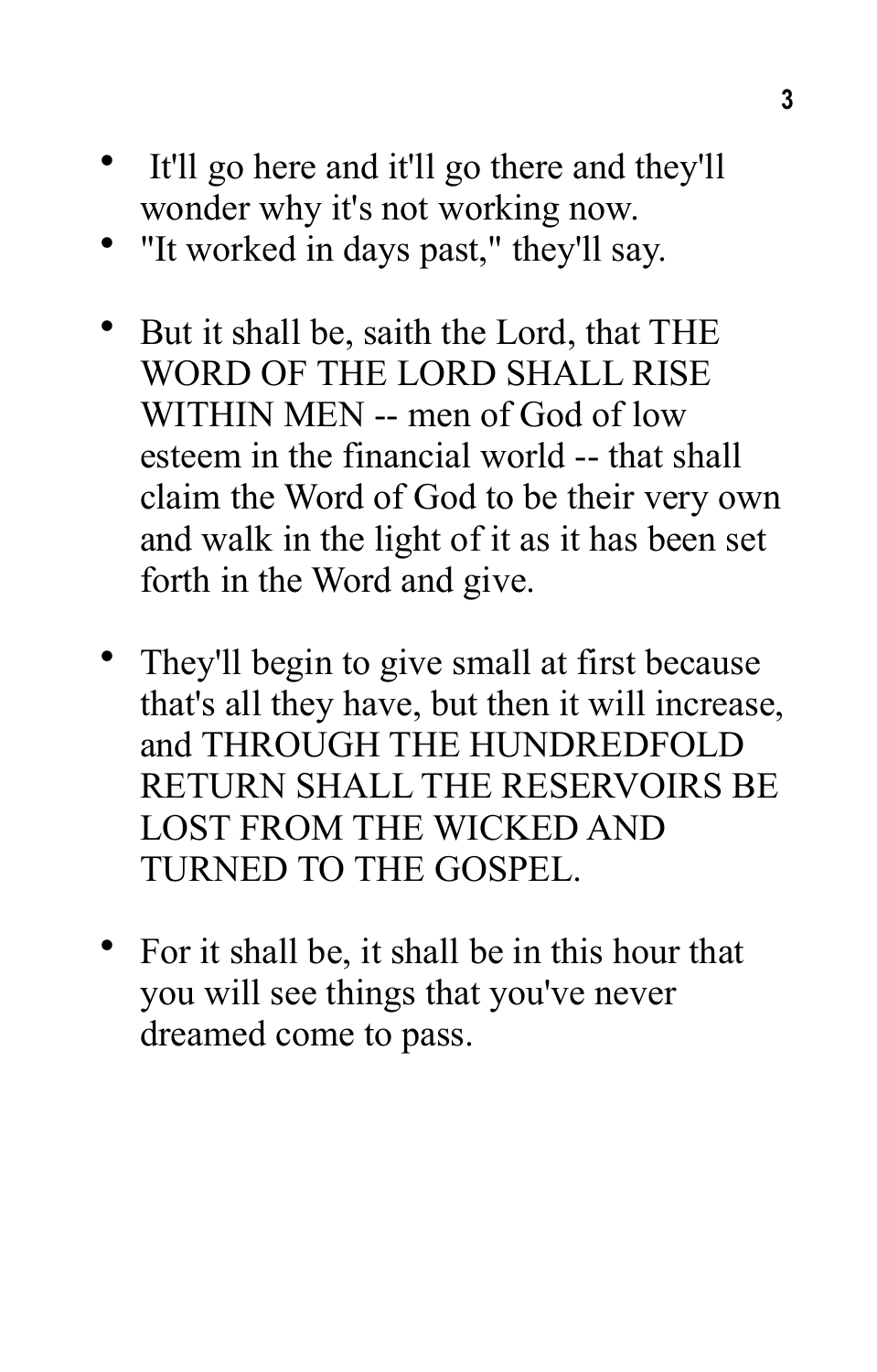- Oh, it'll be strong at first in ways, then it will grow greater and greater unto men will be astounded and the world will stand in awe because the ways of men have failed and the ways of God shall come forth.
	- As men walk in My Word, so shall they walk in the ways of the Lord.
	- Oh yes, there will be some who say, "Yes, but God's ways are higher, surely higher than our ways, and we can't walk in those." It's true that the ways of God are higher.
	- They are higher than your ways as the heavens are above the earth, but I'll teach you to walk in My ways.
	- I never did say you couldn't walk in My ways. Now learn to walk in it. Learn to give.